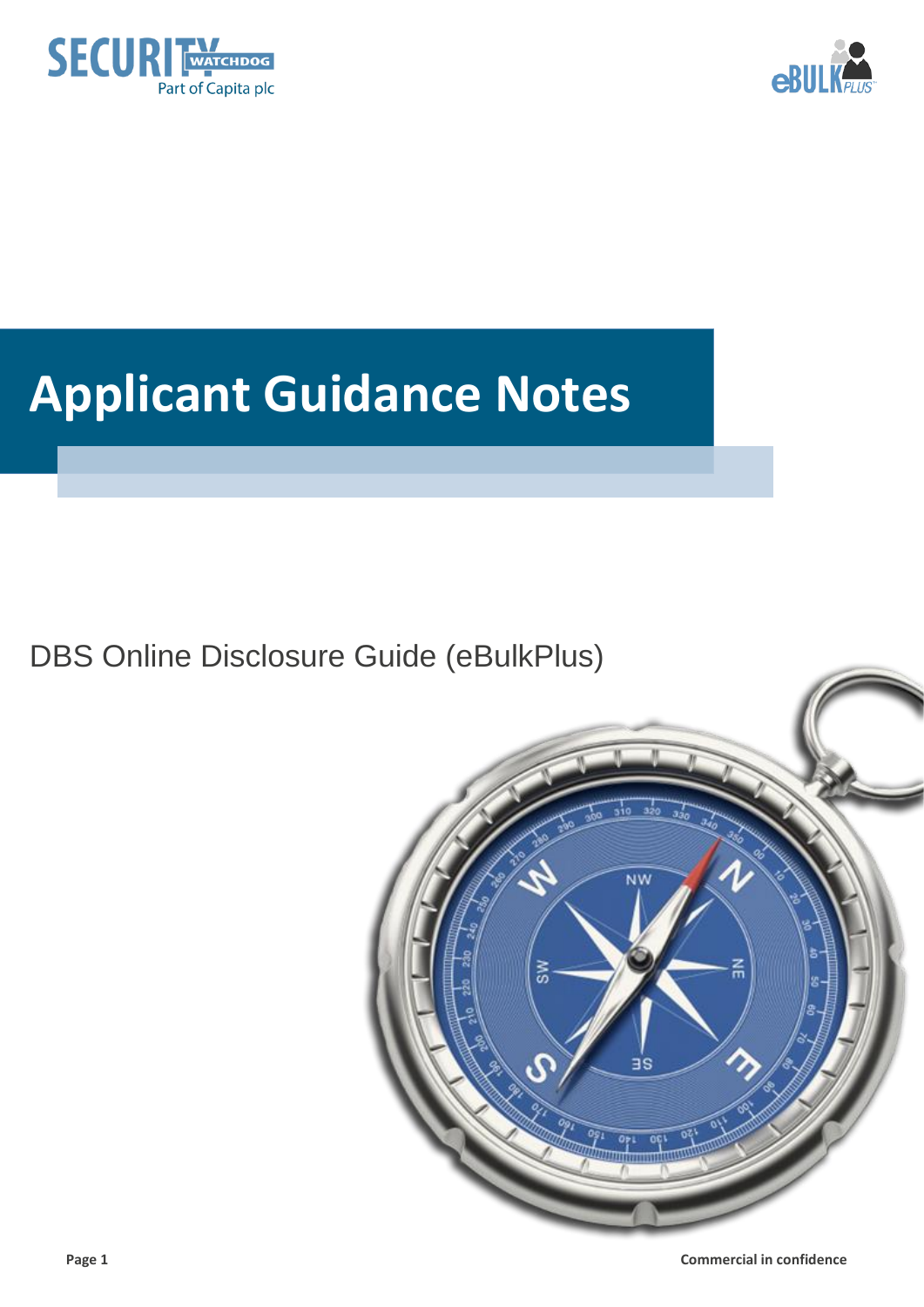



## **Contents**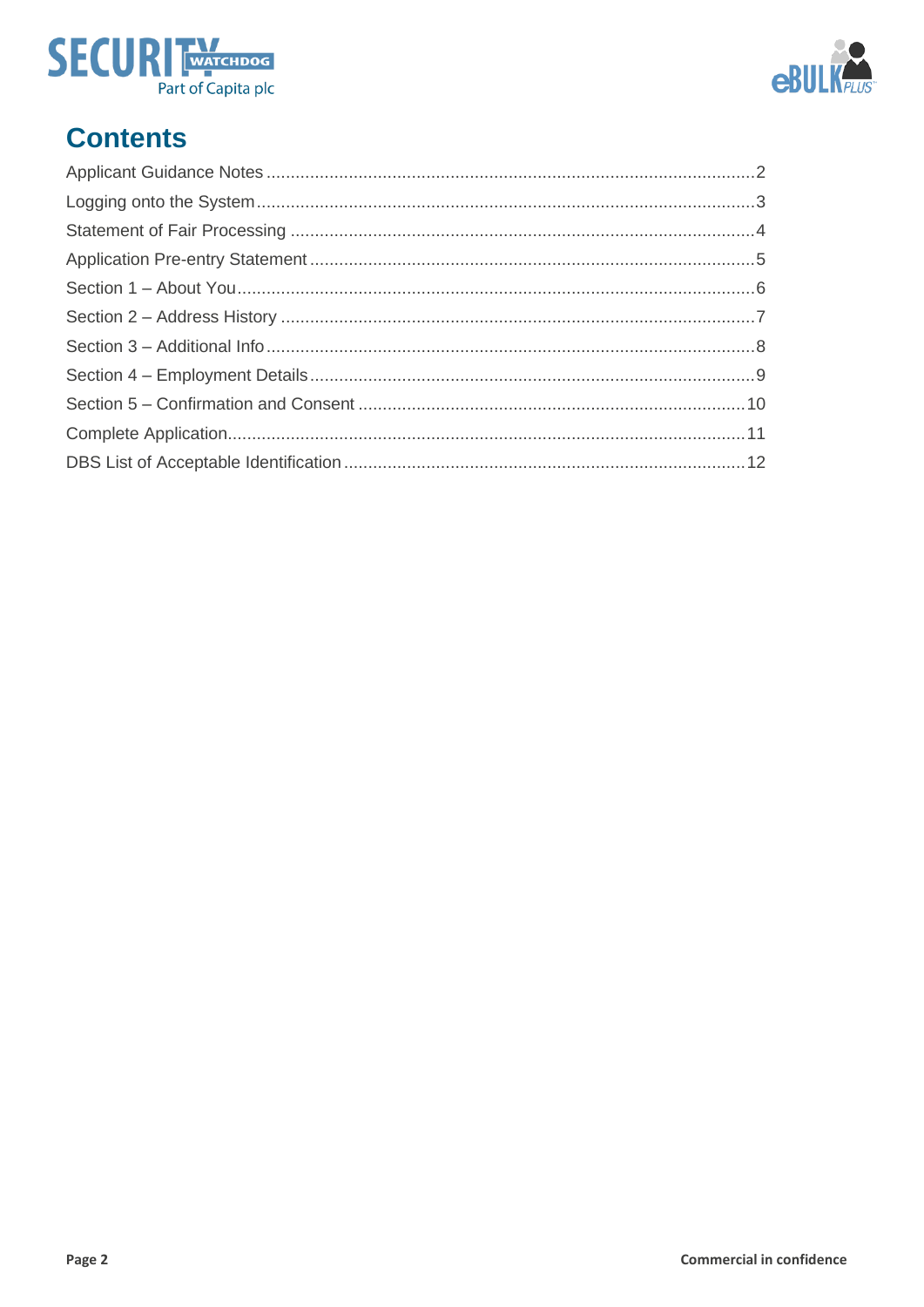



## **Applicant Guidance Notes**

An online DBS check can be completed by accessing the internet from any device that has this facility. This includes a smart phone, tablet, laptop or PC. It is supported on the latest versions of all modern browsers; however, we do not recommend access via Internet Explorer as this browser is unsupported both by our technology and soon by Microsoft also. If you do not own your own computer, you can go to any internet café or local library. Please be aware that you must complete your application form in full as part completed applications form cannot be saved.

## **Logging onto the System**

Please enter the following address in the web browser:

#### **<https://disclosure.capitarvs.co.uk/cheqs>**

If you are **not** taken directly to the 'Start New Application' page, please click on '**Start Application**' in the white box entitled **'Standard / Enhanced DBS Application'** to enter the system and start your application.

Please note at this stage of the process your login details are case sensitive.

- 1. Enter the Organisation Reference that has been supplied to you by the company that you will be/are working for.
- 2. Enter the Organisation Code that has been supplied to you by the company that you will be/are working for.

| <b>Start New Application</b><br>For further guidance on what information is checked as part of this application, please click here<br>Please enter your Organisation Reference and Organisation Code to start a new application |              |  |
|---------------------------------------------------------------------------------------------------------------------------------------------------------------------------------------------------------------------------------|--------------|--|
| <b>ORGANISATION REFERENCE *</b><br><b>ORGANISATION CODE</b>                                                                                                                                                                     | <b>START</b> |  |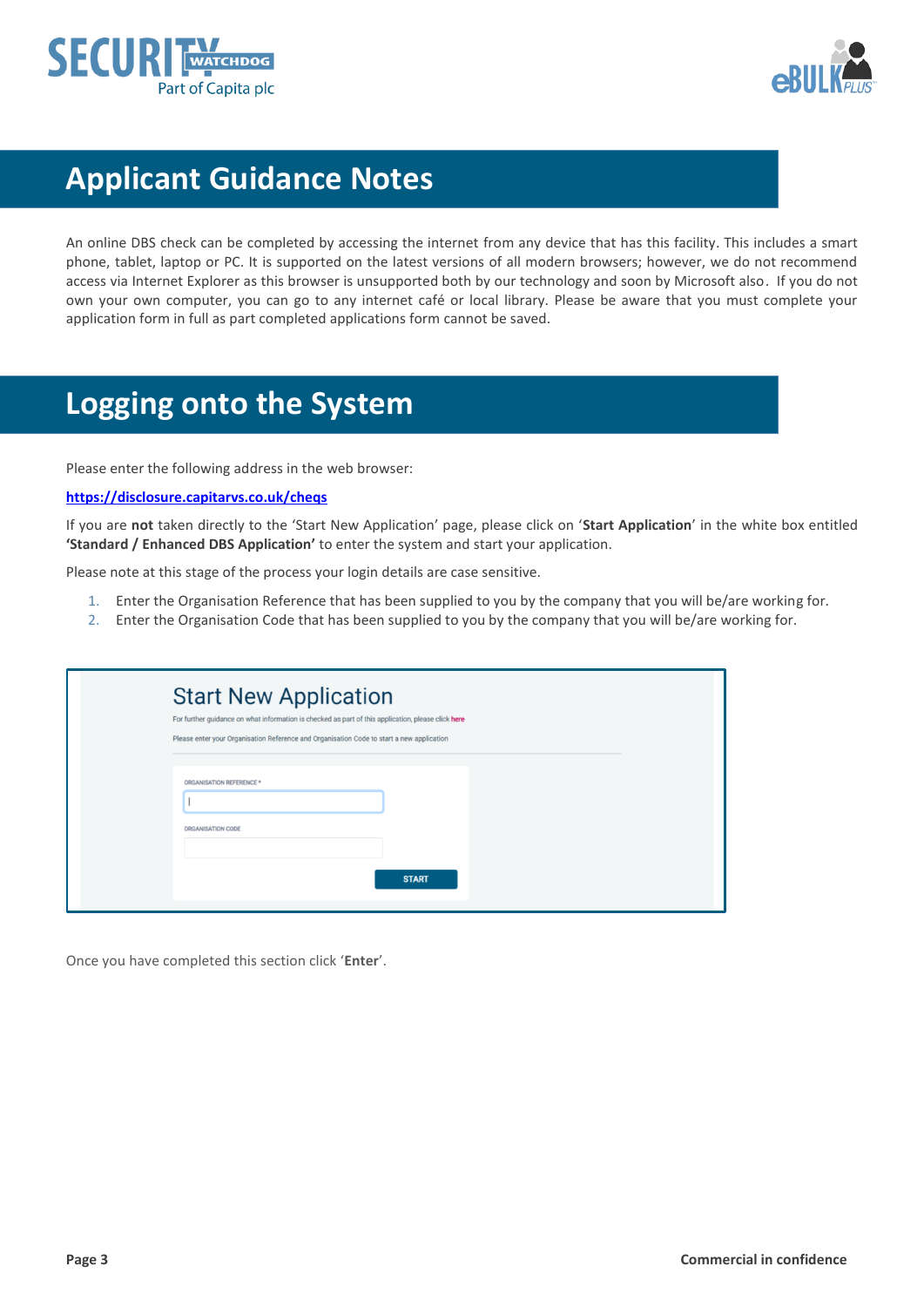



## **Statement of Fair Processing**

You will now be taken to the 'eBulkPlus Statement of Fair Processing' outlining the terms and conditions. Please read the statement and tick the box to confirm this has been read and agreed to.

| Security Watchdog Statement of Fair Processing                                                                                                                                                                                                                                                                                                                                                                                                                                                                                                                                                                                                                                                                                                                                                                                                                    |
|-------------------------------------------------------------------------------------------------------------------------------------------------------------------------------------------------------------------------------------------------------------------------------------------------------------------------------------------------------------------------------------------------------------------------------------------------------------------------------------------------------------------------------------------------------------------------------------------------------------------------------------------------------------------------------------------------------------------------------------------------------------------------------------------------------------------------------------------------------------------|
| By accessing this website and providing Security Watchdog, part of Capita plc with your personal details, you agree to accept and be bound by the<br>terms of this statement of fair processing which is summarised below.                                                                                                                                                                                                                                                                                                                                                                                                                                                                                                                                                                                                                                        |
| Using the IT specification supplied by the Disclosure and Barring Service (DBS), Security Watchdog has produced an online disclosure system,<br>eBulkPlus, which is an alternative to the standard paper forms, therefore allowing you to complete your application at any location with internet access.                                                                                                                                                                                                                                                                                                                                                                                                                                                                                                                                                         |
| Our online service is committed to protecting the privacy of our users. When you supply any personal information to this site we have legal obligations<br>towards you in the way we deal with your data as follows:                                                                                                                                                                                                                                                                                                                                                                                                                                                                                                                                                                                                                                              |
| 1. We will hold your personal information on our systems for as long as needed to meet the service you have requested, and remove it in the                                                                                                                                                                                                                                                                                                                                                                                                                                                                                                                                                                                                                                                                                                                       |
| event that the purpose has been met.<br>2. We will ensure that all personal information supplied is held securely, in accordance with the UK Data Protection Legislation and the                                                                                                                                                                                                                                                                                                                                                                                                                                                                                                                                                                                                                                                                                  |
| European General Data Protection Regulation (GDPR).                                                                                                                                                                                                                                                                                                                                                                                                                                                                                                                                                                                                                                                                                                                                                                                                               |
| 3. We will provide a safe and secure experience for users of this site.                                                                                                                                                                                                                                                                                                                                                                                                                                                                                                                                                                                                                                                                                                                                                                                           |
| 4. We will ensure that the information you submit to us remains private, and is only used for the purposes set out below.                                                                                                                                                                                                                                                                                                                                                                                                                                                                                                                                                                                                                                                                                                                                         |
| Fair Processing Principles                                                                                                                                                                                                                                                                                                                                                                                                                                                                                                                                                                                                                                                                                                                                                                                                                                        |
| * Your personal information is only processed with your knowledge.                                                                                                                                                                                                                                                                                                                                                                                                                                                                                                                                                                                                                                                                                                                                                                                                |
| . Only information that we actually need is collected and processed.                                                                                                                                                                                                                                                                                                                                                                                                                                                                                                                                                                                                                                                                                                                                                                                              |
| • Your personal information is only seen by those who need it to do their jobs.                                                                                                                                                                                                                                                                                                                                                                                                                                                                                                                                                                                                                                                                                                                                                                                   |
| • Personal information is retained only for as long as it is required.                                                                                                                                                                                                                                                                                                                                                                                                                                                                                                                                                                                                                                                                                                                                                                                            |
| • Decisions affecting you are made on the basis of reliable and up to date information.                                                                                                                                                                                                                                                                                                                                                                                                                                                                                                                                                                                                                                                                                                                                                                           |
| • Your information is protected from unauthorised or accidental disclosure.                                                                                                                                                                                                                                                                                                                                                                                                                                                                                                                                                                                                                                                                                                                                                                                       |
| · Inaccurate or misleading data will be corrected as soon as possible.                                                                                                                                                                                                                                                                                                                                                                                                                                                                                                                                                                                                                                                                                                                                                                                            |
| • Procedures are in place for dealing promptly with any dispute.                                                                                                                                                                                                                                                                                                                                                                                                                                                                                                                                                                                                                                                                                                                                                                                                  |
| All information requested is used solely for the purpose of producing a Disclosure Scotland or DBS certificate (as appropriate for your location) and is<br>collected, stored and processed by Security Watchdog, Disclosure Scotland and the DBS in accordance with the UK Data Protection Act Legislation and<br>GDPR. We will treat your personal information as confidential and we will not disclose it to any third party except: (i) with your prior agreement; (ii) as<br>necessary for providing our eBulkPlus online disclosure service to you; or (iii) as required by law.                                                                                                                                                                                                                                                                            |
| Any organisation which uses this eBulkPlus online disclosure service is obliged to sign a service contract requiring them to:                                                                                                                                                                                                                                                                                                                                                                                                                                                                                                                                                                                                                                                                                                                                     |
| . Abide by the UK Data Protection Legislation and GDPR                                                                                                                                                                                                                                                                                                                                                                                                                                                                                                                                                                                                                                                                                                                                                                                                            |
| • Have a policy for secure storage, handling, use, retention and disposal of Disclosures and Disclosure Information                                                                                                                                                                                                                                                                                                                                                                                                                                                                                                                                                                                                                                                                                                                                               |
| The Security Watchdog eBulkPlus solution is hosted within an ISO27001, Capita owned data centre and all components of the service are protected by<br>intrusion detection and intrusion prevention devices. Completed applications are fully encrypted and securely transferred to Disclosure Scotland and<br>DBS using the eBulkPlus Interface.                                                                                                                                                                                                                                                                                                                                                                                                                                                                                                                  |
| The Disclosure and Barring Service will refer the details provided on this application form to government and law enforcement bodies in accordance<br>with any relevant legislation. The details provided to these bodies will be used for identifying possible matches to records held by them. Where such a<br>match is established, data may be released to the DBS for inclusion on any certificate issued. The details provided on this form may be used to update<br>the records held by the bodies specified above. The details provided on the application form may be used to verify your identity for authentication<br>purposes. The DBS may use any information provided by the DBS on a certificate or otherwise held by the DBS to inform any of its barring decisions<br>made under its powers within the Safeguarding Vulnerable Groups Act 2006. |
| $\bigcap$<br>I HAVE READ AND UNDERSTAND THIS STATEMENT (TICK TO CONFIRM)                                                                                                                                                                                                                                                                                                                                                                                                                                                                                                                                                                                                                                                                                                                                                                                          |
| <b>NEXT</b>                                                                                                                                                                                                                                                                                                                                                                                                                                                                                                                                                                                                                                                                                                                                                                                                                                                       |
|                                                                                                                                                                                                                                                                                                                                                                                                                                                                                                                                                                                                                                                                                                                                                                                                                                                                   |
|                                                                                                                                                                                                                                                                                                                                                                                                                                                                                                                                                                                                                                                                                                                                                                                                                                                                   |

Once you have ticked the consent box please click '**Next**'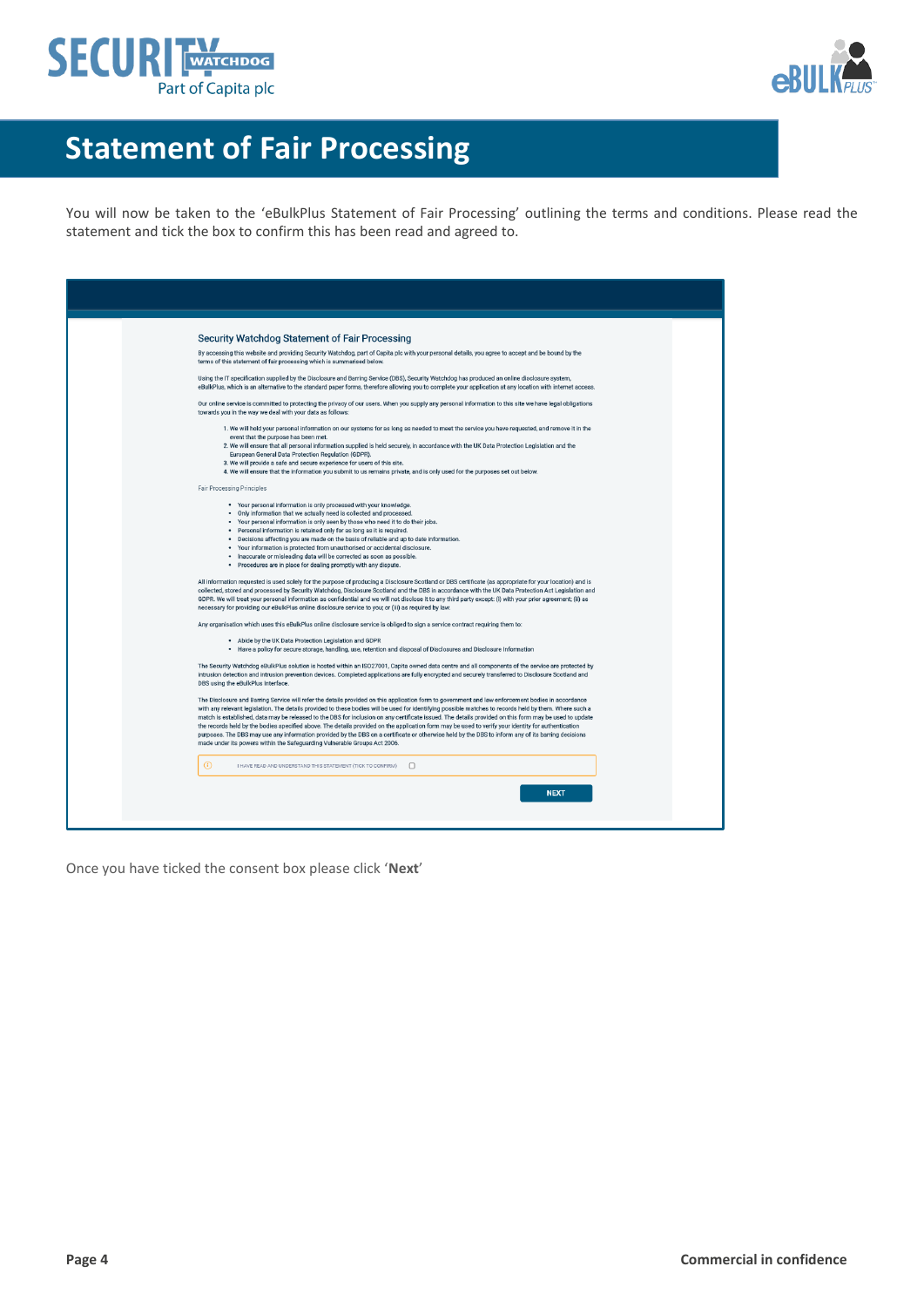



## **Application Pre-entry Statement**

You will now see the application pre-entry statement; this gives concise information in regards to the requirements by the DBS regarding acceptable identification in support of your DBS application.

|                                                                              | A key requirement of the Certificate process through the Disclosure and Barring Service (DBS) is for your identification to be verified by the organisation<br>requesting this Certificate on you.<br>If you do not hold at least one of the identification documents listed below you should seek clarification from the organisation requesting this<br>Certificate on you prior to starting your application as you may not be able to submit your application online.<br>• Current valid Passport (Any country)<br>· Biometric Residence Permit (UK)<br>• Current Driving Licence (UK, Isle of Man/Channel Islands) (full or provisional)<br>· Birth Certificate (UK & Channel Islands) - issued within 12 months of your date of birth<br>Sometimes, we might be required to undertake an External ID Verification Validation check. If so this is undertaken independently and may require your<br>consent.<br>Please read the document DBS list of acceptable identification for details about the identification we require. You can get further guidance about the<br>DBS Certificate process at www.homeoffice.gov.uk/dbs.<br>Please note, only English language applications can be submitted online - Welsh language applications must be submitted using the paper application<br>route. If you require your certificate to be produced in the Welsh language please do not continue with this online application and contact the<br>organisation requesting this application on you as a Welsh language application form must be completed and submitted to the Disclosure & Barring<br>Service.<br>$\odot$<br>I HAVE READ AND UNDERSTAND THIS STATEMENT (TICK TO CONFIRM)<br>n |                                                                             |  |
|------------------------------------------------------------------------------|-----------------------------------------------------------------------------------------------------------------------------------------------------------------------------------------------------------------------------------------------------------------------------------------------------------------------------------------------------------------------------------------------------------------------------------------------------------------------------------------------------------------------------------------------------------------------------------------------------------------------------------------------------------------------------------------------------------------------------------------------------------------------------------------------------------------------------------------------------------------------------------------------------------------------------------------------------------------------------------------------------------------------------------------------------------------------------------------------------------------------------------------------------------------------------------------------------------------------------------------------------------------------------------------------------------------------------------------------------------------------------------------------------------------------------------------------------------------------------------------------------------------------------------------------------------------------------------------------------------------------------------------------------------------------------------------------|-----------------------------------------------------------------------------|--|
| <b>Applicant Consent Form</b><br><b>Rehabilitation of offenders Guidance</b> | <b>PREVIOUS</b>                                                                                                                                                                                                                                                                                                                                                                                                                                                                                                                                                                                                                                                                                                                                                                                                                                                                                                                                                                                                                                                                                                                                                                                                                                                                                                                                                                                                                                                                                                                                                                                                                                                                               | <b>NEXT</b><br><b>Data Protection Policy</b><br><b>Safe Handling Policy</b> |  |

Once you have ticked the consent box please click '**Next**'

- The application form is a simple 5 step process. Please complete all fields.
- Mandatory fields are denoted by  $(*)$

**Mistakes on the application form will cause delays in processing.**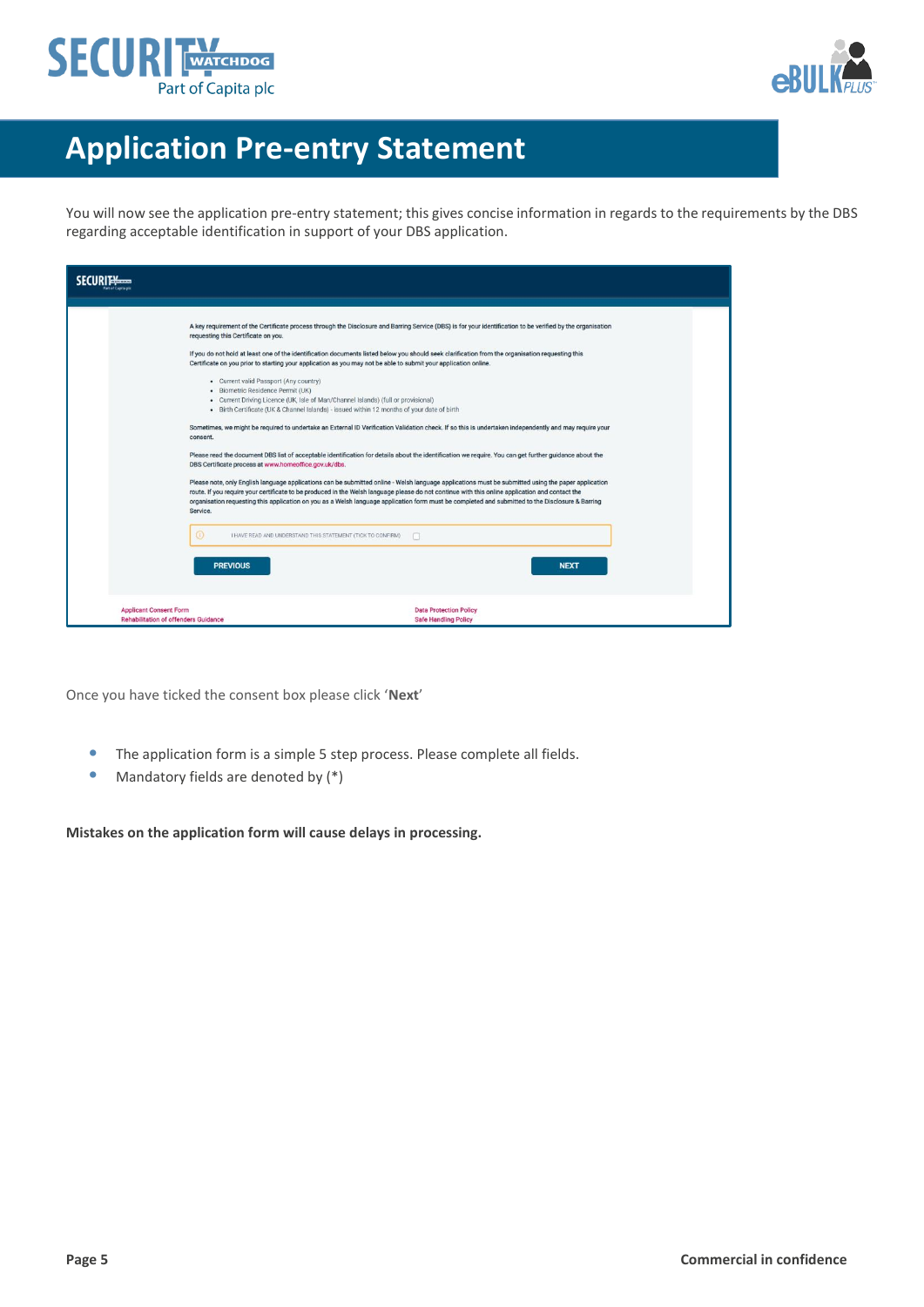



## **Section 1 – About You**

### **Third Party Details**

If you are completing the application on behalf of someone else, please ensure you answer **'Yes'** to the first question within the **'Third Party Details'** section. Please then provide your personal details within the **'Third Party Details'** section but the details of the person you are completing it on behalf of, for the rest of the application.

## **Applicant's Details**

Please enter your personal details.

**If you have any middle name(s) ensure that you enter these details**, particularly those that appear on your identity documents, e.g. passport, driving licence, birth certificate, etc. Any missing information from this or any other section can severely delay the processing of your criminal record check.

| <b>About You</b>                                                                                                           |
|----------------------------------------------------------------------------------------------------------------------------|
| The application form is a simple 5 step process, please complete all fields provided.<br>Mandatory fields are denoted by * |
|                                                                                                                            |
| <b>Third Party Details</b>                                                                                                 |
| ARE YOU COMPLETING THIS APPLICATION ON BEHALF OF SOMEONE ELSEY (*)                                                         |
| Select<br>$\checkmark$                                                                                                     |
|                                                                                                                            |
| <b>Personal Information</b>                                                                                                |
| GENOEN*                                                                                                                    |
| Select<br>$\overline{\phantom{0}}$                                                                                         |
| TITLE*                                                                                                                     |
| Select                                                                                                                     |
| FORDIANE .                                                                                                                 |
|                                                                                                                            |
| MODLENAME1 (i)                                                                                                             |
|                                                                                                                            |
| MODLE NAME 2                                                                                                               |
|                                                                                                                            |
| MODLE NAME 3                                                                                                               |
|                                                                                                                            |
| SURFAME *                                                                                                                  |
|                                                                                                                            |
| DATE OF BUILTY (                                                                                                           |
| $~\vee$ MM.<br>$~\vee~$ YYYY<br>00<br>$\checkmark$                                                                         |
| <b>NUMBER</b>                                                                                                              |
|                                                                                                                            |
|                                                                                                                            |
| <b>Contact Details</b>                                                                                                     |
| LANSINGE*                                                                                                                  |
| Select<br>$\checkmark$                                                                                                     |
| To speed up the resolution of any queries with your application please provide a telephone number or email                 |
| address we can use to contact you.<br>TELEPHONE NO                                                                         |
|                                                                                                                            |
| $\circ$<br>If you have provided a UK mobile number we may text you about your application. If you do not                   |
| want to receive texts untick the 'Allow SMS Alert' box.<br>ALLOW SMS ALERTS :<br>$\overline{a}$                            |
| If you have an email address please supply this to allow an automated email to be sent to you to confirm your              |
| application has been submitted.                                                                                            |
| EMAX, ADDRESS                                                                                                              |
|                                                                                                                            |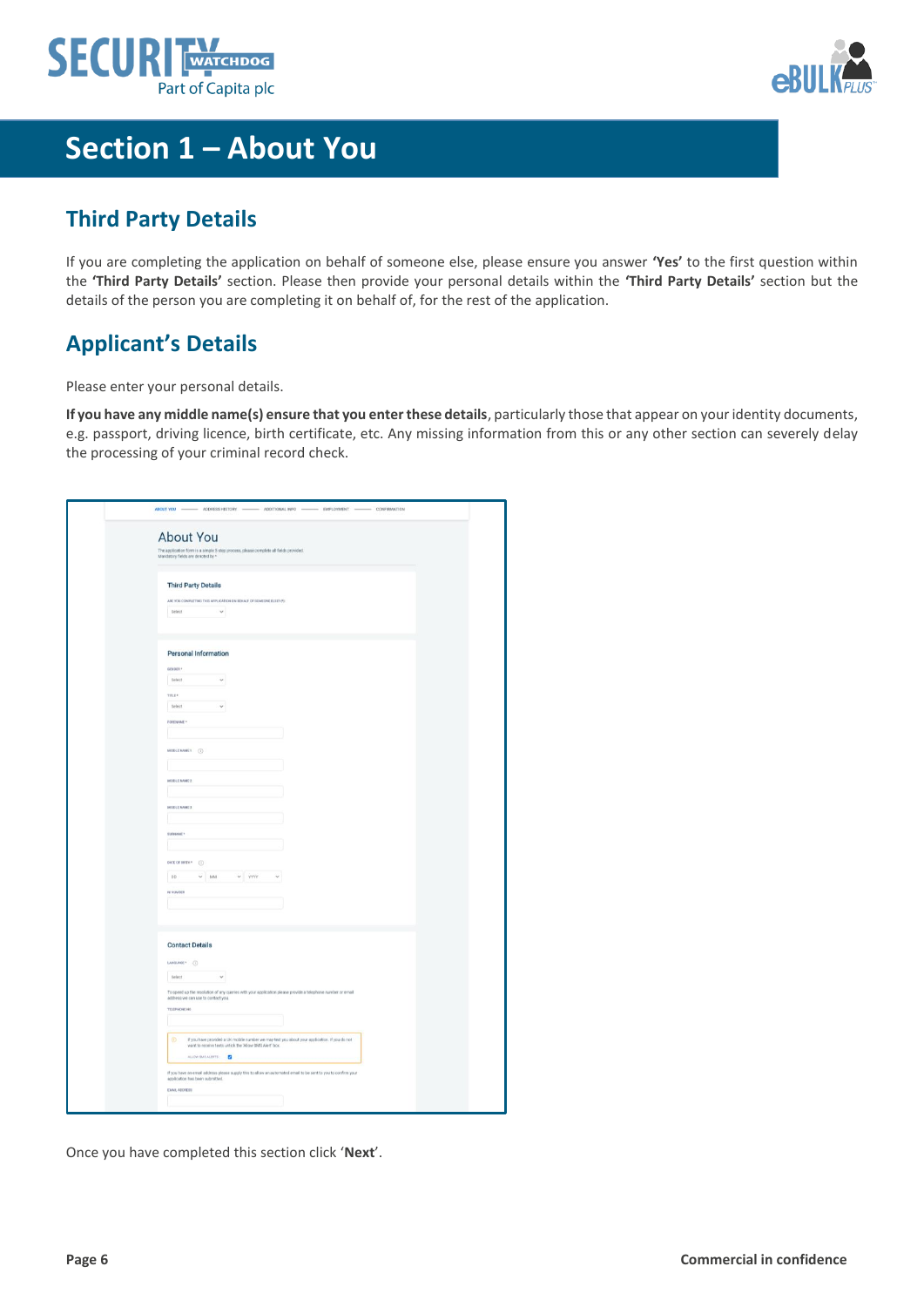



## **Section 2 – Address History**

Please enter your current address. If you have not lived at this property for more than five years, you will be taken to another screen. Here you will be required to add any additional addresses to ensure your address history goes back the required five years. **Please note if you do not provide a minimum of five years address history, you will not be able to proceed to the next stage of the application process.**

### **Address Dates**

There cannot be any gaps/overlaps in your address history. Please ensure that the month and year of each address follows that of the previous address. Students who switch between their permanent residence and education establishments must enter each address with dates consecutively, e.g. parents' address Dec 2009 – Jan 2010, university address Jan 2010 – March 2010, parents' address March 2010 – April 2010 etc. Do not run addresses/dates simultaneously as your application form will be rejected by the DBS. Once an address has been entered, you can edit any information by clicking on the '**Edit**' button.

#### **Postcode**

Please ensure that all UK addresses have a full postcode; if you cannot remember your postcode please use the Royal Mail [UK](http://postcode.royalmail.com/portal/rm/postcodefinder?catId=400145&gear=postcode)  [Postcode Finder](http://postcode.royalmail.com/portal/rm/postcodefinder?catId=400145&gear=postcode) link provided within the address information box.

### **No Fixed Abode UK**

If you were of no fixed abode within the UK please enter the nearest hostel address to the location you were based.

## **Foreign Addresses/Travelling Overseas**

If you have travelled overseas and cannot supply the address for a foreign country then please enter 'no fixed abode' for Address Line 1. Please then enter the Town/City and Country of where you were residing within this period.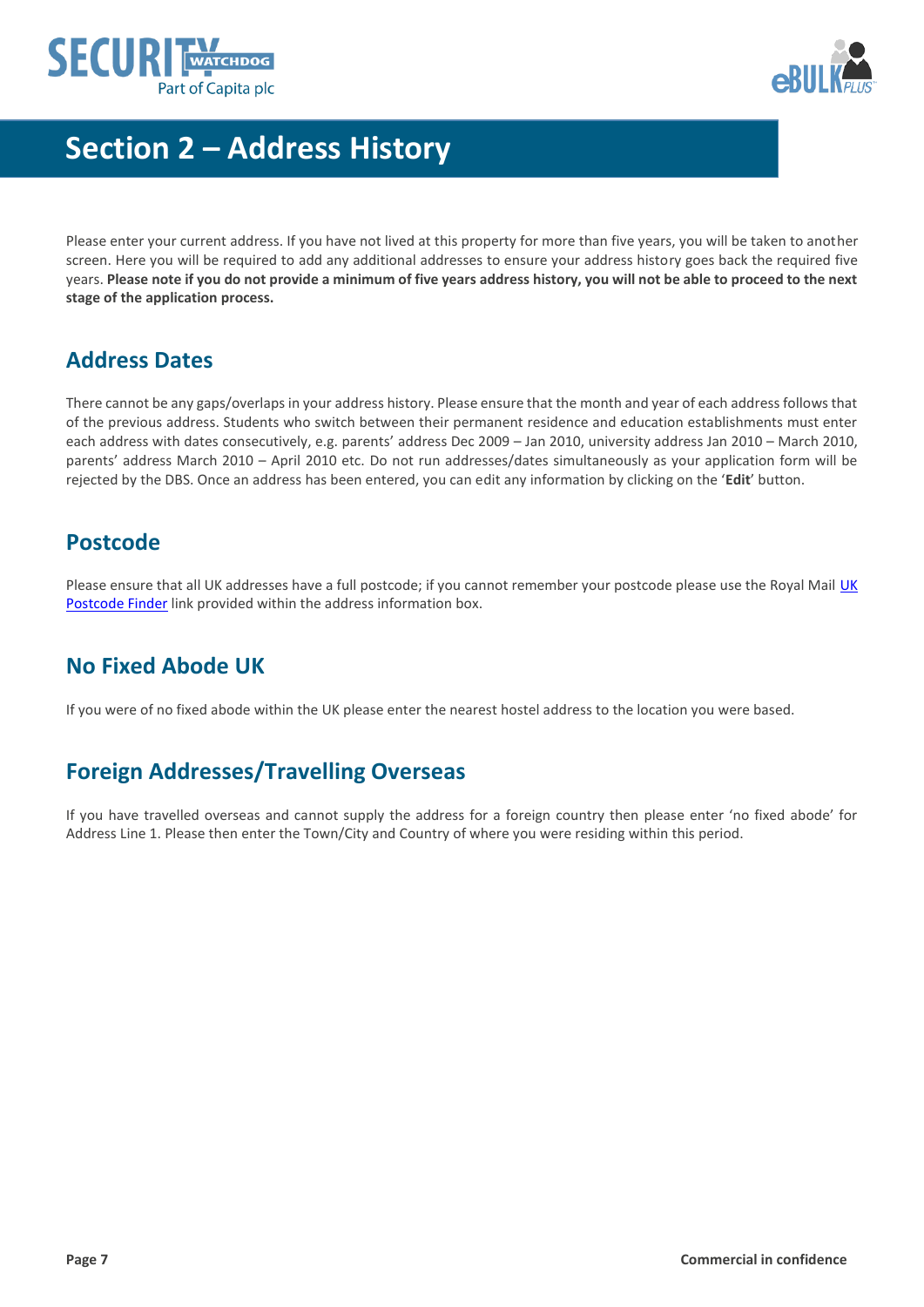



|              | ABOUT YOU ----------- ADDRESS HISTORY ----------- ADDITIONAL INFO ---------- EMPLOYMENT ---------- CONFIRMATION                                                                                                                                                                                                                                                                                                                                                                                                                                  |
|--------------|--------------------------------------------------------------------------------------------------------------------------------------------------------------------------------------------------------------------------------------------------------------------------------------------------------------------------------------------------------------------------------------------------------------------------------------------------------------------------------------------------------------------------------------------------|
|              | <b>Address History</b><br>Please enter your current address<br>Mandatory fields are denoted by *                                                                                                                                                                                                                                                                                                                                                                                                                                                 |
| $^\circledR$ | There cannot be any gaps or overlaps in your address history. Please ensure that the month and year from a previous address<br>are repeated as the same date at the start of your next address. Students who switch between their permanent residence and<br>educational establishment must enter each address with dates consecutively e.g. parents address Dec 09-Jan 10, University<br>address Jan 10-March 10, parents address March 10-April 10 etc. Do not run addresses/dates simultaneously as your form will<br>be rejected by the DBS. |
|              | <b>Current Address</b><br>ADDRESS LINE 1* (i)                                                                                                                                                                                                                                                                                                                                                                                                                                                                                                    |
|              | <b>ADDRESS LINE 2</b>                                                                                                                                                                                                                                                                                                                                                                                                                                                                                                                            |
|              | TOWN *<br><b>COUNTY</b>                                                                                                                                                                                                                                                                                                                                                                                                                                                                                                                          |
|              | <b>COUNTRY*</b><br>Select<br>$\checkmark$                                                                                                                                                                                                                                                                                                                                                                                                                                                                                                        |
|              | DATE FROM *<br>MM<br>YYYY<br>$\check{~}$                                                                                                                                                                                                                                                                                                                                                                                                                                                                                                         |
|              | <b>PREVIOUS</b><br><b>NEXT</b>                                                                                                                                                                                                                                                                                                                                                                                                                                                                                                                   |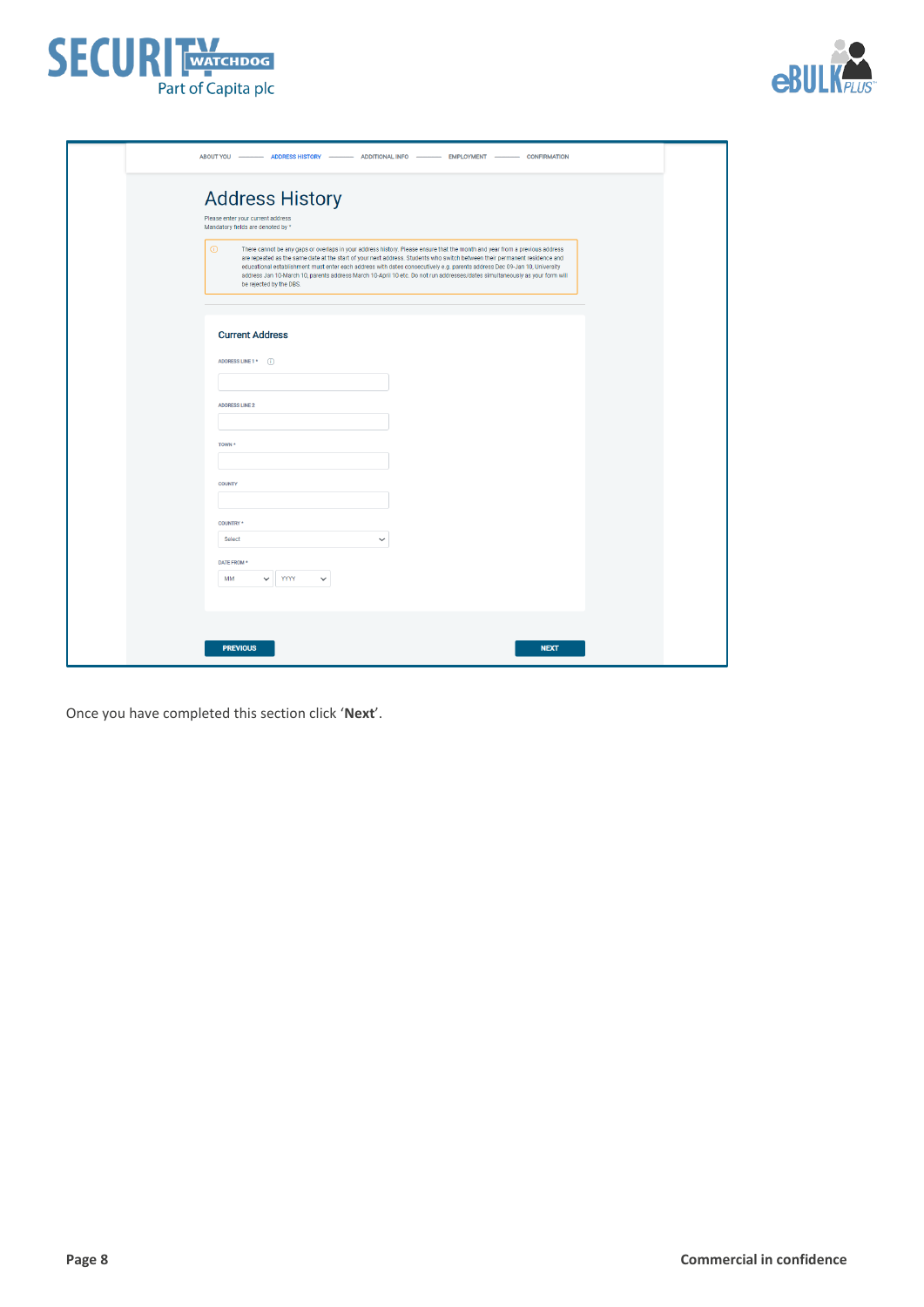



## **Section 3 – Additional Info**

### **Place of Birth**

Please enter details of your place of birth.

## **Nationality at Birth**

Please enter your Nationality at birth and state YES or NO as to whether this has changed since you were born. If this has changed, you will be required to enter your current nationality.

#### **Changed Surname**

If you have changed your surname please provide your birth surname and the year you changed it. Please ensure that where names change they run in date order and with no gaps.

#### **Other Names**

Please provide details of any other names used at any time during your lifetime and the dates during which the names were used. Please enter each forename, middle name(s) and surname separately using the 'Add Name' button below. If you have used any aliases, e.g. William known as Bill, please also supply these details.

**Failure to supply any additional information may cause your application to be delayed.** 

| <b>Place of Birth</b><br>TOWN *<br>COUNTY<br>COUNTRY *<br>Select<br>$\checkmark$<br>NATIONALITY AT BIRTH *<br>Select<br>$\checkmark$<br>HAVE YOU CHANGED YOUR NATIONALITY SINCE BIRTH? *<br>Select<br>$\checkmark$<br>HAVE YOU CHANGED YOUR BIRTH SURNAME? * (i)<br>Select<br>$\checkmark$<br><b>Other Names</b><br>Please provide details of any other names used at any time during your lifetime and the dates during which the names were used. Please enter each<br>forename and surname separately using the 'Add Name' button below.<br><b>ADD NAME</b><br><b>NAME</b><br>TYPE<br><b>FROM</b><br><b>TO</b> | Mandatory fields are denoted by * | <b>Additional Information</b><br>Please complete the following additional information |  |
|-------------------------------------------------------------------------------------------------------------------------------------------------------------------------------------------------------------------------------------------------------------------------------------------------------------------------------------------------------------------------------------------------------------------------------------------------------------------------------------------------------------------------------------------------------------------------------------------------------------------|-----------------------------------|---------------------------------------------------------------------------------------|--|
|                                                                                                                                                                                                                                                                                                                                                                                                                                                                                                                                                                                                                   |                                   |                                                                                       |  |
|                                                                                                                                                                                                                                                                                                                                                                                                                                                                                                                                                                                                                   |                                   |                                                                                       |  |
|                                                                                                                                                                                                                                                                                                                                                                                                                                                                                                                                                                                                                   |                                   |                                                                                       |  |
|                                                                                                                                                                                                                                                                                                                                                                                                                                                                                                                                                                                                                   |                                   |                                                                                       |  |
|                                                                                                                                                                                                                                                                                                                                                                                                                                                                                                                                                                                                                   |                                   |                                                                                       |  |
|                                                                                                                                                                                                                                                                                                                                                                                                                                                                                                                                                                                                                   |                                   |                                                                                       |  |
|                                                                                                                                                                                                                                                                                                                                                                                                                                                                                                                                                                                                                   |                                   |                                                                                       |  |
|                                                                                                                                                                                                                                                                                                                                                                                                                                                                                                                                                                                                                   |                                   |                                                                                       |  |
| No records have been created                                                                                                                                                                                                                                                                                                                                                                                                                                                                                                                                                                                      |                                   |                                                                                       |  |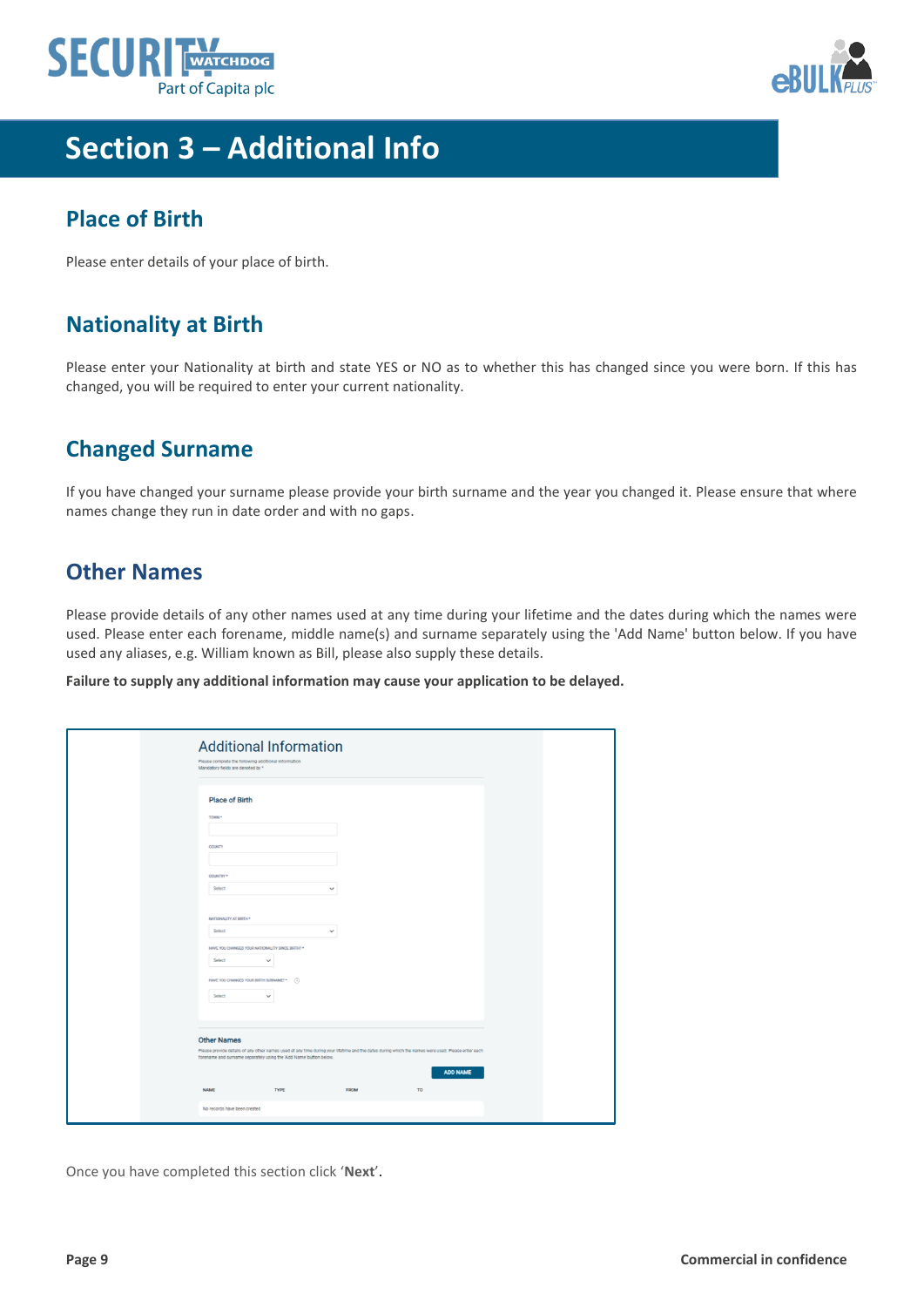



## **Section 4 – Employment Details**

### **Position Applied For**

Please insert the correct job role as supplied to you by your current/new employer. You will either be required to select your job role from the dropdown list provided or enter this manually. No abbreviations are permissible, e.g. Admin Asst should read Administrative Assistant. If you are a volunteer do not enter just volunteer, please enter in which capacity your job role is, e.g. Coach.

**Failure to enter the correct job role may cause your application to be delayed.**

## **Employer Name**

This has been defaulted to the organisation you are applying through and should not be amended.

| Please complete the following employment details<br>Mandatory fields are denoted by * | <b>Employment Information</b>                                                                                                                                                                                                                                                                                                                                                                                                                                                                             |  |
|---------------------------------------------------------------------------------------|-----------------------------------------------------------------------------------------------------------------------------------------------------------------------------------------------------------------------------------------------------------------------------------------------------------------------------------------------------------------------------------------------------------------------------------------------------------------------------------------------------------|--|
| <b>Employment Details</b><br>POSITION APPLIED FOR * (1)<br>EMPLOYER NAME * (1)        |                                                                                                                                                                                                                                                                                                                                                                                                                                                                                                           |  |
| INVOICE CLIENT 1<br><b>Conviction History</b> ©<br>MINISTRY OF JUSTICE? *             | DO YOU HAVE ANY CONVICTIONS OR CAUTIONS (EXCLUDING YOUTH CAUTIONS, REPRIMANDS OR WARNINGS) THAT ARE NOT 'PROTECTED' AS DEFINED BY THE                                                                                                                                                                                                                                                                                                                                                                     |  |
|                                                                                       | The amendments to the Rehabilitation of Offenders Act 1974 (Exceptions) Order 1975 (2013 and 2020) provides that when applying for<br>certain jobs and activities, certain convictions and cautions are considered 'protected'. This means that they do not need to be disclosed<br>to employers, and if they are disclosed, employers cannot take them into account.<br>Guidance about whether a conviction or caution should be disclosed can be found on the Ministry of Justice website. (Click Here) |  |

#### **Conviction History**

If you have **never** been convicted of a criminal offence or received a caution, then please select '**No**'. If you have been convicted of a criminal offence or received a caution (excluding youth cautions, reprimands or warnings) that **are** 'protected' as defined by the Rehabilitation of Offenders Act then please also select '**No**'.

If you have ever been convicted of a criminal offence or received a caution (excluding youth cautions, reprimands or warnings) that **is not** 'protected' as defined by the Rehabilitation of Offenders Act then please select '**Yes**'.

For more information, please refer to:

**<https://www.gov.uk/government/publications/new-guidance-on-the-rehabilitation-of-offenders-act-1974>**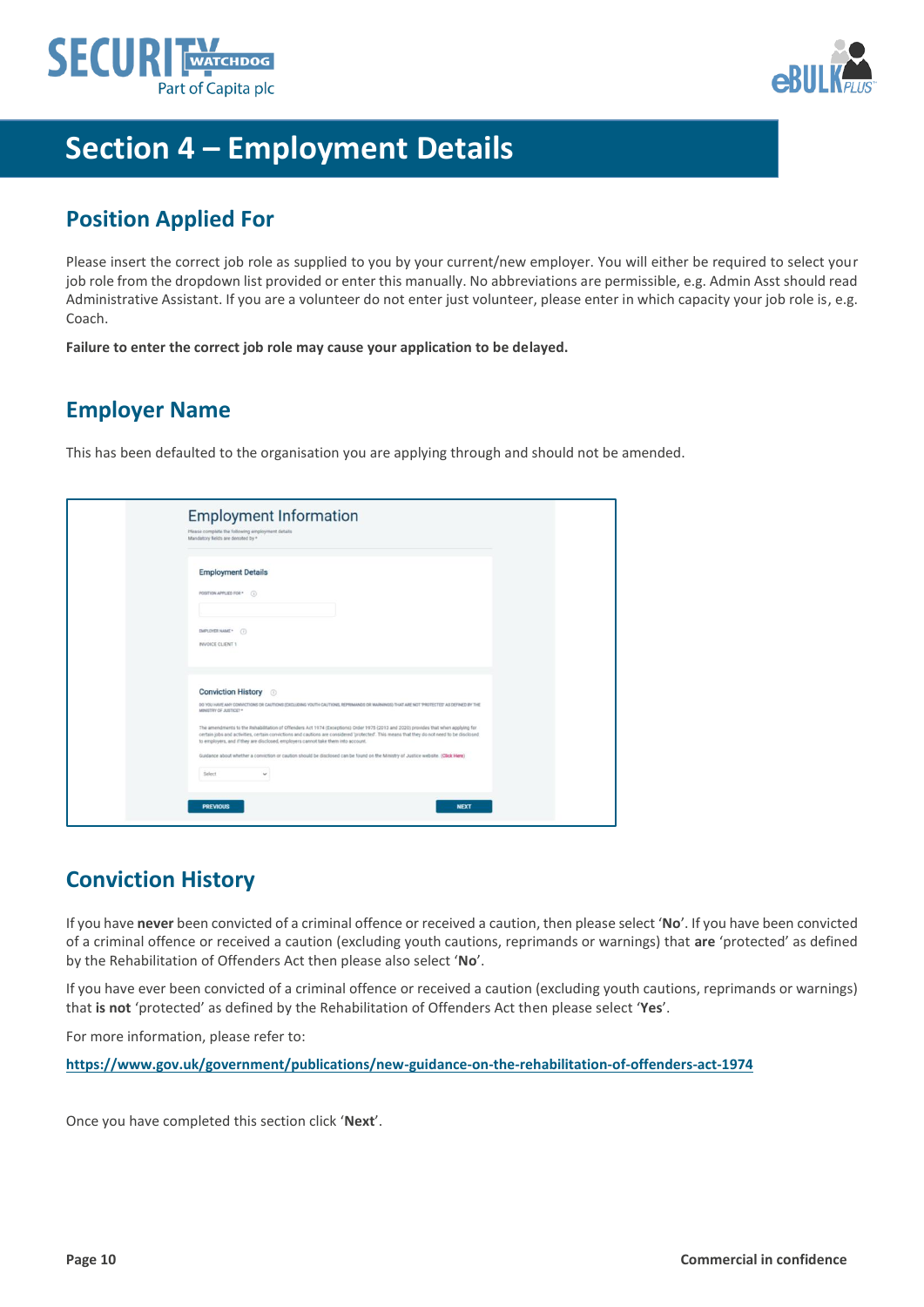



## **Section 5 – Confirmation and Consent**

Now please read through your application to ensure that there are no omissions/errors before you submit your application. If you wish to edit a section of your application click on '**edit**' next to the section of the form that requires changes.

At the end of the application please make sure that you complete the Applicant Consent section.

This has been defaulted to the organisation you are applying through and should not be amended.

| <b>Third Party Details</b><br><b>FORENAME</b><br>SINANE<br>DANI,<br>TELEPHONE NO<br><b>ATTACK</b>                                                                                                                                                                                                                                                                                                                                                                                                                                                                                                                                                                                                                                                                                                                                                                                                                                                                                                                                                                                                                                                                                                                                  |                                                                          | te                            |
|------------------------------------------------------------------------------------------------------------------------------------------------------------------------------------------------------------------------------------------------------------------------------------------------------------------------------------------------------------------------------------------------------------------------------------------------------------------------------------------------------------------------------------------------------------------------------------------------------------------------------------------------------------------------------------------------------------------------------------------------------------------------------------------------------------------------------------------------------------------------------------------------------------------------------------------------------------------------------------------------------------------------------------------------------------------------------------------------------------------------------------------------------------------------------------------------------------------------------------|--------------------------------------------------------------------------|-------------------------------|
| <b>Personal Information</b><br>$\frac{m x}{M R}$<br>FORENAM<br>MODLE NAMES<br>SURVANE<br>TEST<br>DATE OF BRITH<br>01/01/1993<br><b>GENDER</b><br>MALE                                                                                                                                                                                                                                                                                                                                                                                                                                                                                                                                                                                                                                                                                                                                                                                                                                                                                                                                                                                                                                                                              |                                                                          | tét                           |
| <b>Contact Details</b><br>LANDUADE<br>ENGLISH<br>TELEPHONE NO<br><b>PMAIL ADDRESS</b>                                                                                                                                                                                                                                                                                                                                                                                                                                                                                                                                                                                                                                                                                                                                                                                                                                                                                                                                                                                                                                                                                                                                              |                                                                          | 6d)                           |
| <b>Address History</b><br>TEST<br>TEST<br>UNITED KINGDOM                                                                                                                                                                                                                                                                                                                                                                                                                                                                                                                                                                                                                                                                                                                                                                                                                                                                                                                                                                                                                                                                                                                                                                           | Jan 2013                                                                 | <b>Ddit</b><br><b>Distant</b> |
| <b>Place of Birth</b><br>$\frac{m}{\text{Test}}$<br>COUNTY<br><b>UNITED KINGDOM</b><br>NATIONALITY AT BRITH<br>CURRENT NATIONALITY<br>EARLTISH                                                                                                                                                                                                                                                                                                                                                                                                                                                                                                                                                                                                                                                                                                                                                                                                                                                                                                                                                                                                                                                                                     |                                                                          |                               |
| <b>Employment Details</b><br>POSITION APPLIED FOR<br>TEST<br>DIFLOYER NAME<br>INVOICE CLIENT 1                                                                                                                                                                                                                                                                                                                                                                                                                                                                                                                                                                                                                                                                                                                                                                                                                                                                                                                                                                                                                                                                                                                                     |                                                                          | ter                           |
| <b>Conviction History</b><br>соместока<br>No                                                                                                                                                                                                                                                                                                                                                                                                                                                                                                                                                                                                                                                                                                                                                                                                                                                                                                                                                                                                                                                                                                                                                                                       |                                                                          | Edit                          |
| <b>Application Consent</b><br>Privacy Policy - standard/enhanced checks deck<br>These read the Standard/Enhanced Check Privacy Policy for applicants https://www.gov.uk/government/publications/dbs.privacy-<br>adicing and I understand how the DBS will process my personal data and the options available to m<br>Consent to obtain e-Bulk standard/enhanced check electronic res<br>i consent to the DBI providing an electronic result directly to the registered body that has submitted my application. I understand tha<br>electricic result contains a message that indicates either the certificate is blank or<br>Declaration by Applicant<br>when that I have provided complete and true infor<br>terrent for this purpose is a criminal offence. $\bigcap$<br>Security Watchdog Statement<br>.<br>If you do not provide your consent to any of the statements above, please contact your employer as your applic<br>submitted online and may need to be submitted via a paper application.<br>.<br>Please Note: If you are submitting this application on behalf of the applicant, you will need to obtain a signed and dated cor<br>declaration from the applicant agreeing to all of the statements outlined above. | hation in support of this application and understand that knowingly mail | ag a false                    |

Now click '**Complete**'.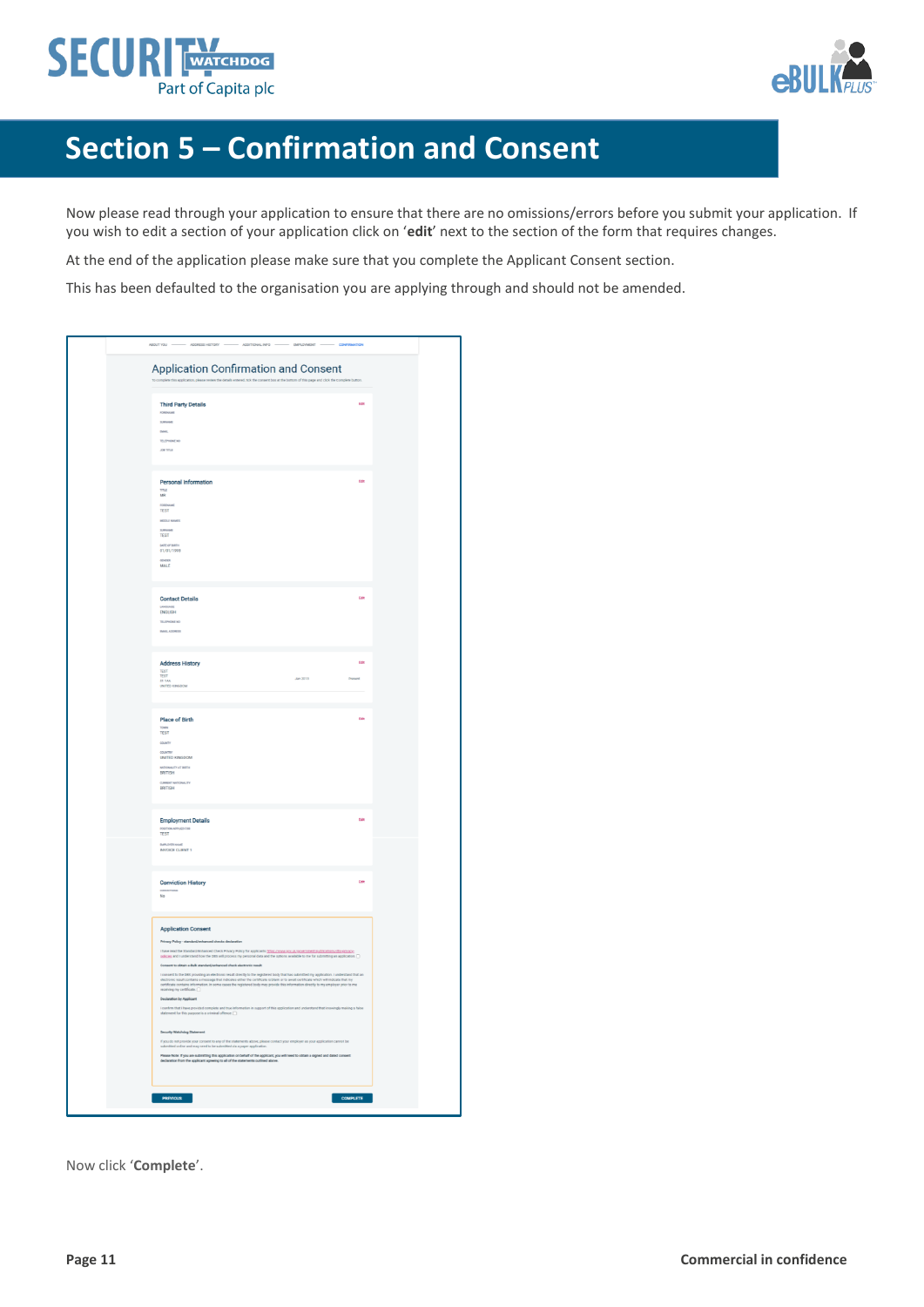



## **Complete Application**

You have now completed your application form and you will be given a submission reference number. **Please make a note of this number for reference purposes.** If you entered an email address onto your application form you will receive a confirmation email containing these details.

| <b>Application Complete</b>                                                                                                                                                                                                                                                                                                                                                                                                                                |
|------------------------------------------------------------------------------------------------------------------------------------------------------------------------------------------------------------------------------------------------------------------------------------------------------------------------------------------------------------------------------------------------------------------------------------------------------------|
| Your reference number is 421TEST714891                                                                                                                                                                                                                                                                                                                                                                                                                     |
| Make a note of this reference and arrange to visit your employer or Registered Organisation to have your identification verified, you will<br>need to bring evidence of your identity. For suitable forms of identification, please read document DBS list of acceptable identification.                                                                                                                                                                   |
| <b>ID Document Rules</b><br>You will now be required to have your identity verified by the organisation requesting this Application on you in accordance with the DBS<br>ID guidelines. In the event that your identity cannot be verified via the documents you hold (for example, valid Passport, UK Driving<br>Licence, Birth Certificate, UK Residence permit) you will be required to complete a paper application and give your consent to have your |
| fingerprints taken.<br>For a full list of acceptable forms of identification please read the document DBS list of acceptable identification.<br>If your fingerprints are required this will require attendance at a Police Station at an appointed time and will add delay into the overall                                                                                                                                                                |
| Application and recruitment process. The DBS will contact you directly and explain this process in more detail if required.<br>Further quidance about the DBS Application process can be accessed at www.homeoffice.gov.uk/dbs.                                                                                                                                                                                                                            |
| EXIT                                                                                                                                                                                                                                                                                                                                                                                                                                                       |
|                                                                                                                                                                                                                                                                                                                                                                                                                                                            |

Your application form will be processed by your employer once they have verified your identity. Please see below for guidance on identity verification.

### **Next step - identity verification**

In line with the DBS code of practice all applicants requiring a DBS check must have their identity verified.

### **How do I have my identity verified?**

Please provide original identification to your Company's Nominated Person (usually Recruitment or HR Manager) and provide identification as listed in the acceptable ID table (see table below). Your application form will be processed by your employer once they have verified your identity, and then sent onto the DBS.

#### **Tracking the progress of your application with the DBS**

If you supplied an email address whilst entering your application, as soon as your application has been received at the DBS and is assigned a DBS Application Reference number you will receive a second email detailing this information. This email will also include details and links to the DBS website to enable you to track the progress of your application from the moment the disclosure process commences.

#### **CONTACT DETAILS**

Please contact your HR Team/Recruiting Manager if you have any queries in regards to the DBS application process. If you experience any technical issues with the online system, please contact the eBulkPlus team on 01420558752. Lines open 9.00am-5.30pm Monday to Friday. Alternatively, you can contact us by e-mail a[t dbs.enquiries@capita.co.uk](mailto:dbs.enquiries@capita.co.uk)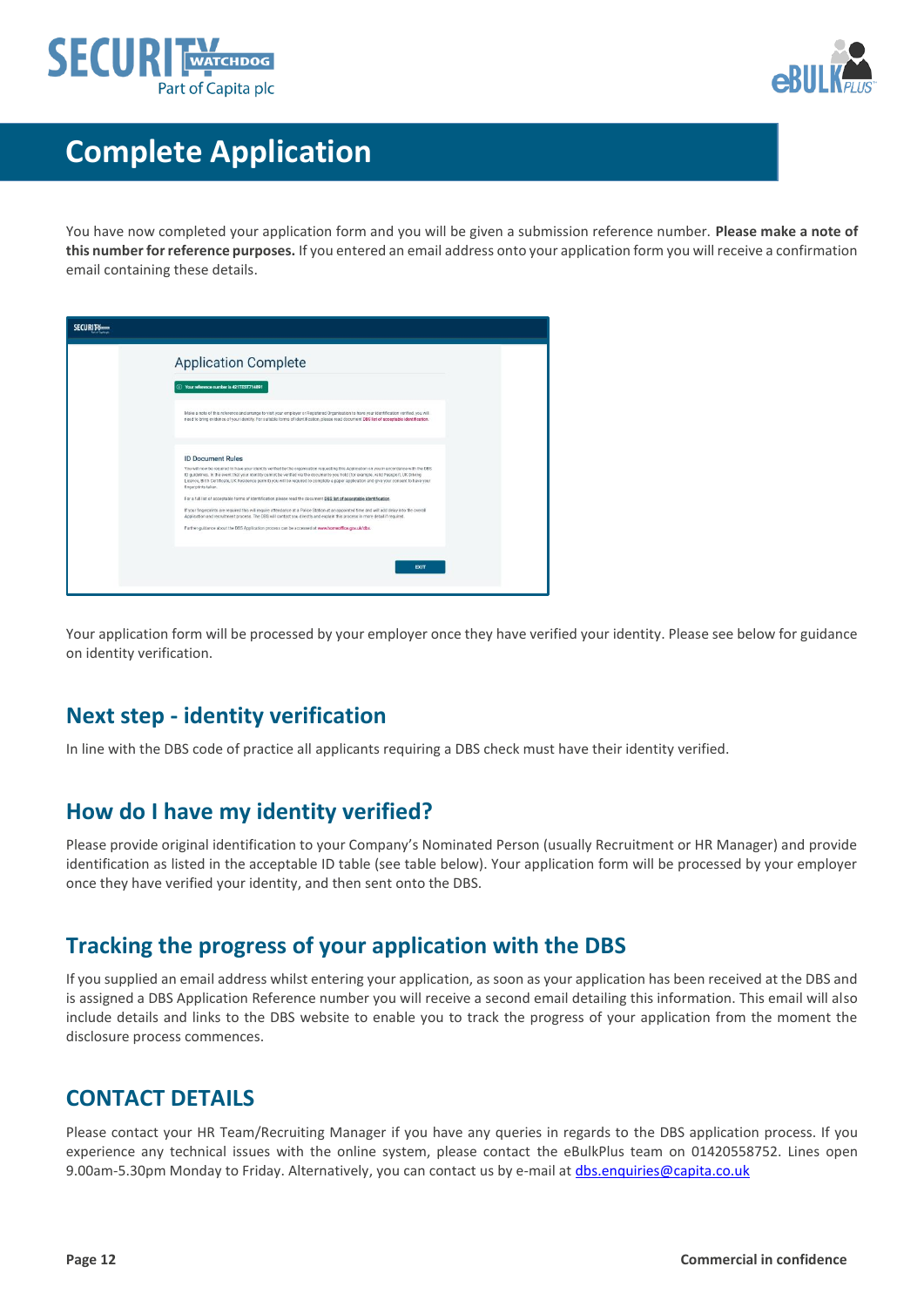



## **DBS List of Acceptable Identification**

#### **Route 1 – For all applicants Route 2 – UK/EEA applicants except paid non-EEA nationals only** (3 documents to be seen) (3 documents to be seen plus an External ID Check) 1 document from Group 1. 2 further documents from Group 1, 2a or 1 document from Group 2a. 2 further documents from Group 2a or 2b.  $2<sub>b</sub>$ **Combination of documents must confirm Combination of documents must confirm name, DOB & current address. name, DOB & current address. If unable to satisfy Route 1, proceed If unable to satisfy Route 2, proceed to Route 2/Fingerprints. to Route 3/Fingerprints. Route 3 – For UK/EEA residing in UK 5+ years only** (5 documents to be seen) A UK Birth Certificate issued after birth. 4 further documents, 1 from Group 2a, 3  $\overline{\phantom{a}}$ from 2a or 2b.

**At least one of the documents must show the applicant's current address.**

**If unable to satisfy Route 3, proceed to Fingerprints.**

#### **For paid non-EEA nationals only**

(3 documents to be seen)

1 Primary Document 2 Supporting Documents from Group 1, 2a or 2b.

**Combination of documents must confirm name, DOB & current address.**

**If unable to satisfy this route, DBS check cannot be submitted.**

#### **Fingerprints**

Paper application form required (unable to process online).

Attendance at a local Police Station for fingerprints to be taken.

#### **Group 1** Primary Identity Documents

- Current valid Passport
- Biometric Residence Permit (UK)
- Current Driving Licence photo card (UK / Isle of Man / Channel Islands and EEA) (Full or Provisional)
- Birth Certificate (UK / Isle of Man / Channel Islands) (Issued within 12 months of birth) Full or short form acceptable including those issued by UK authorities overseas, such as Embassies, High Commissions & HM Forces. (Photocopies are not acceptable)
- Adoption Certificate (UK / Channel Islands)

#### **Paid Non-EEA Nationals** Primary Documents

- A Permanent Residence Card issued by the Home Office to the family member of a national of a European Economic Area country or Switzerland.
- <sup>A</sup>**current** Biometric Immigration Document (Biometric Residence Permit) issued by the Home Office to the holder indicating that the person named is allowed to stay indefinitely in the UK, or has no time limit on their stay in the UK.
- <sup>A</sup>**current** passport endorsed to show that the holder is exempt from immigration control, is allowed to stay indefinitely in the UK, has the right of abode in the UK, or has no time limit on their stay in the UK.
- <sup>A</sup>**current** Immigration Status Document issued by the Home Office to the holder with an endorsement indicating that the named person is allowed to stay indefinitely in the UK or has no time limit on their stay in the UK, **together with** an official document giving the person's permanent National Insurance number and their name issued by a Government agency or a previous employer.
- <sup>A</sup>**current** passport endorsed to show that the holder is allowed to stay in the UK and is currently allowed to do the type of work in question.
- <sup>A</sup>**current** Biometric Immigration Document (Biometric Residence Permit) issued by the Home Office to the holder which indicates that the named person can currently stay in the UK and is allowed to do the work in question.
- <sup>A</sup>**current** Residence Card (including an Accession Residence Card or a Derivative Residence Card) issued by the Home Office to a non-European Economic Area national who is a family member of a national of a European Economic Area country or Switzerland or who has a derivative right of residence.
- <sup>A</sup>**current** Immigration Status Document containing a photograph issued by the Home Office to the holder with a valid endorsement indicating that the named person may stay in the UK, and is allowed to do the type of work in question, **together with** an official document giving the person's permanent National Insurance number and their name issued by a Government agency or a previous employer.